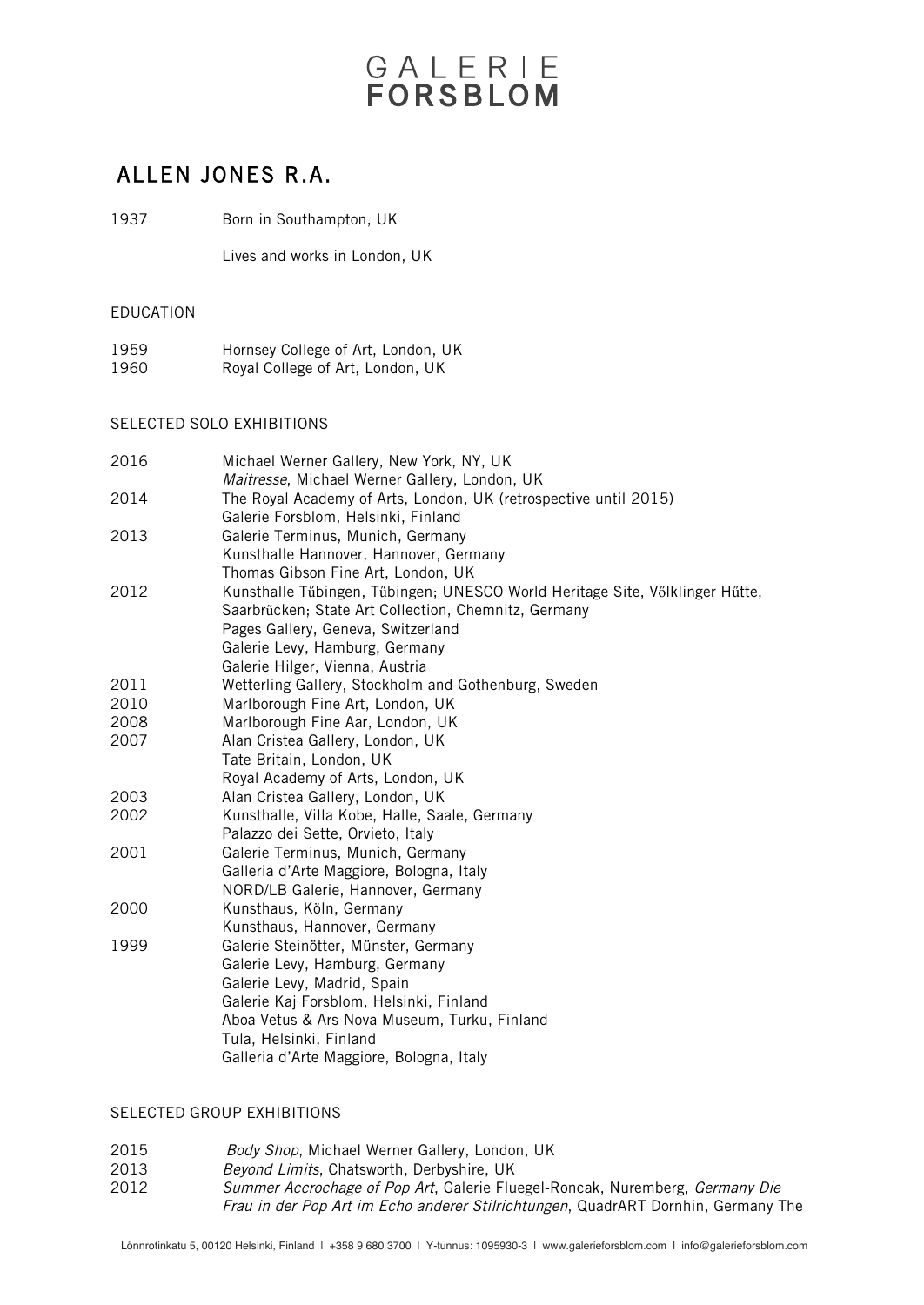## GALERIE **FORSBLOM**

|      | Artist's Postcard Show, Spike Island, Bristol, UK                                                                                      |
|------|----------------------------------------------------------------------------------------------------------------------------------------|
|      | Optical Noise, David Winton Bell Gallery, Providence, RI, USA<br>Double Take- The Art of Printmaking, Studio 3 Gallery, Canterbury, UK |
| 2011 | Milano ani 60, Fondazione Roma Musea and Palazzo Cipolla in Rome and the Palazzo<br>Reale, Milan, Italy                                |
|      | Art in the Park, Baur au Lac, Zurich, Switzerland                                                                                      |
|      | Royal Academy of Art, London, UK                                                                                                       |
| 2008 | Pop Art Portraits, National Portrait Gallery, London, UK                                                                               |
|      | Pop Art, Scuderie del Quirinale, Rome, Italy                                                                                           |
| 2007 | True Romance, Kunsthalle, Vienna, Austria                                                                                              |
|      | Pop Art Is, Gagosian Gallery, London, UK                                                                                               |
| 2004 | New Prints and Paintings, Alan Cristea Gallery, London, UK                                                                             |
| 2002 | Royal Academy of Arts, London, UK                                                                                                      |
|      | Transition, The London Art Scene in the Fifties, Barbican Art Galleries, London, UK                                                    |
|      | Out of Line, drawings from the Art Council Collection, Art Council, London, UK                                                         |
|      | Den Haag Sculptuur 2002, Europa in Beeld Mythe & Realiteit, the Haague,                                                                |
|      | Netherlands                                                                                                                            |
| 2001 | Pop Art US/UK, Mentil Foundation, Houston, TX, USA                                                                                     |
|      | Les Années Pop, Centre Pompidou, Paris, France                                                                                         |
| 1999 | Signature Pieces, Alan Cristea Gallery, London, UK                                                                                     |
|      | Pop Impressions Europe/USA, MoMa, New York, NY, USA                                                                                    |
| 1997 | Treasure Island, Gulbenkian Foundation, Lisbon, Portugal                                                                               |
| 1996 | Les Sixties, Musée d'Histoire Contemporaine, Paris, France; Brighton Museum and Art                                                    |
|      | Gallery, Brighton, UK                                                                                                                  |
|      | <b>Group Exhibitions Continued</b>                                                                                                     |
| 1996 | The Berardo Collection, Sintra, Portugal                                                                                               |
| 1995 | Fémininmasculin, Centre Georges Pompidou, Paris, France                                                                                |
| 1994 | The Portrait Now, National Portrait Gallery, London, UK                                                                                |
| 1993 | The Sixties Art Scene in London, Barbican Art Gallery, London, UK                                                                      |
| 1991 | Pop Art, Royal Academy of Arts, London; touring to Museum Ludwig, Cologne,                                                             |
|      | Germany; Madrid, Spain and Montreal, Canada                                                                                            |

#### PUBLIC COLLECTIONS

Aboa Vetus & Ars Nova Museum of Contemporary Art, Turku, Finland Arts Council of Great Britain Arts Council of Northern Ireland Art Gallery of Western Australia, Perth, Australia Boymans van Beuningen Museum, Rotterdam, Netherlands British Council British Museum, London, UK Calouste Gulbenkian Foundation, Lisbon, Portugal Chicago Museum of Art, USA City Art Gallery, Birmingham, UK Ferens Art Gallery, Kingston-on-Hull, UK Fogg Art Museum, Cambridge, Massachusetts, USA Frederick R Weisman Foundation, Los Angeles, USA Hirshhorn Museum and Sculpture Garden, Washington DC, UK Konstmuseets Vanner, Gothenburg, Sweden Kunsthalle, Bielefeld, Germany Kunsthalle Hamburg, Germany Kunstmuseum, Düsseldorf, Germany Landesmuseum fűr Kunst und Kulturgeschichte Műnster, Germany Moderna Museet, Stockholm, Sweden Musée Royaux des Beaux-Arts, Brussels, Belgium Museum Aachen, Aachen, Germany Museum Bochum, Bochum, Germany